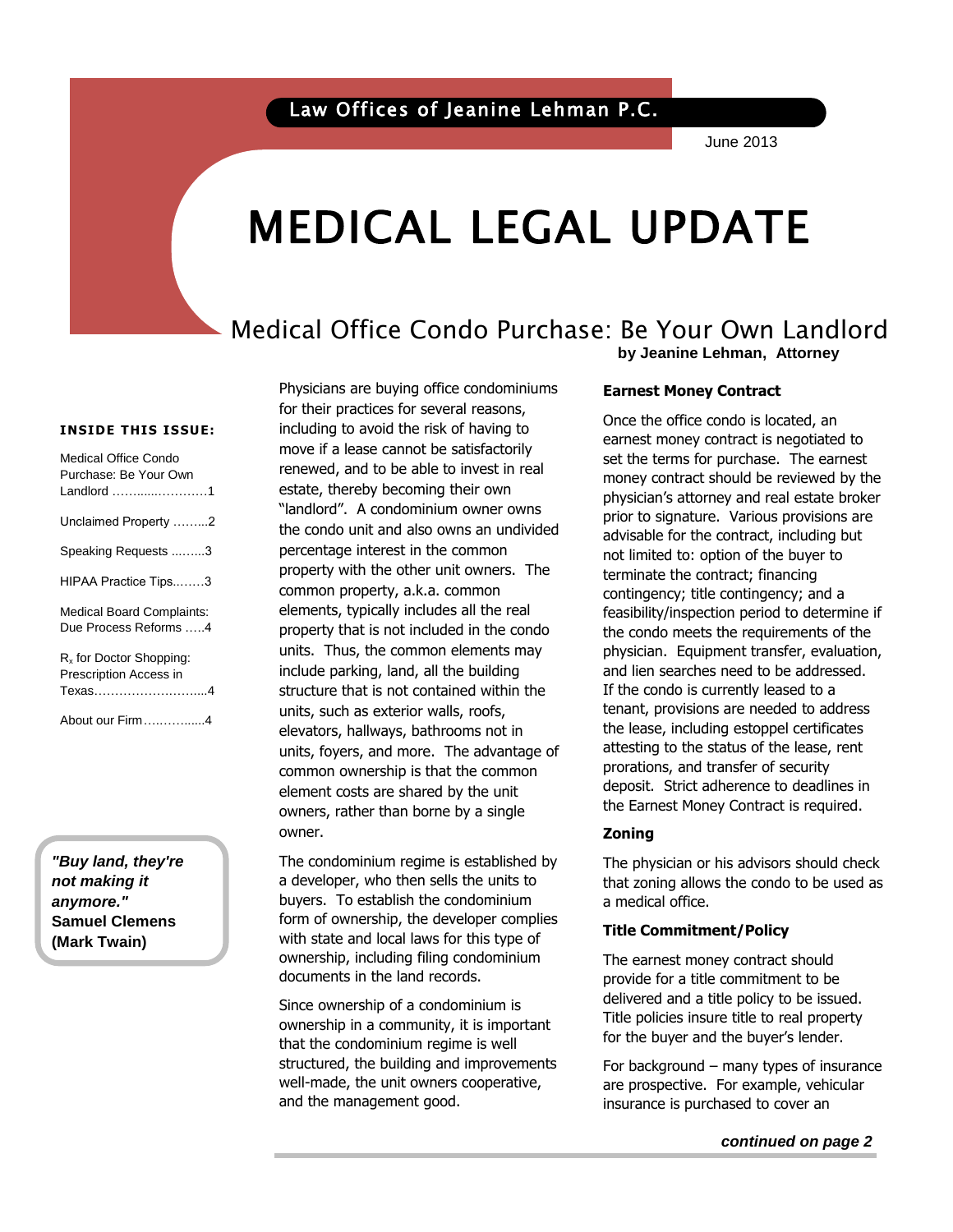# MEDICAL LEGAL UPDATE

**Often a physician will prefer to have his office condominium unit owned by an entity separate from the medical practice entity. A top choice is a Texas limited liability company.** 



#### **Unclaimed Property**

Many medical practices have hundreds to thousands of dollars of unclaimed property, such as uncashed checks, managed care payments, old bank accounts, utility/tax refunds or other payments, which money is now held by the Texas Comptroller of Public Accounts. This money can be claimed by the owner at: [http://www.window.state.tx](http://www.window.state.tx.us/up/)

[.us/up/](http://www.window.state.tx.us/up/)

#### **Medical Office Condo Purchase** *(cont.) --*

accident that occurs in the future. By contrast, title insurance is retrospective and covers title defects that already exist on the effective date of the policy. Therefore, the title insurance company searches title to look for title defects or other matters that it will not cover with the title insurance. These items that are excluded from coverage are listed as exceptions in the schedules to the title commitment. Therefore, it is critical that the physician's attorney review the title commitment, exceptions to insurance coverage, and the documents described in the exceptions to insurance coverage, to determine if the exceptions affect the physician's use and ownership. Also, after the purchase closes, the physician should request that his attorney review the title policy to see that it corresponds to the title commitment. The title policy and the deed should then be retained as permanent records in safekeeping, such as in a safety deposit box.

#### **Condominium Documents**

The condominium regime is established by a developer, who is the condominium declarant. The declarant has the condominium documents prepared in collaboration with his advisors. The condominium documents include the Condominium Declaration, a detailed document which establishes the condominium regime and includes plats of the units, Rules, and the condominium association's Certificate of Formation and Bylaws, Information Statement or Resale Certificate (which contains disclosures of items such as budget, assessments, unpaid amounts due from seller, future capital expenditures, amount of reserves, judgments, litigation, insurance coverage, improvements that violate the condominium documents, governmental notices of health or building code violations, leases, and management). The physician should

review the condominium documents with his advisors. The physician should have his attorney review the legal documents. For example, the Condominium Declaration needs to be reviewed to ascertain that the use of the condo for a medical office is not prohibited. Also, for future planning, it is important to ascertain what restrictions are in place, i.e. is there a right of first refusal that other persons have before a condo unit can be sold, or are there restrictions on leasing a condo unit. The declarant (developer) governs the condominium project for some period of time and then typically turns over governance of the condominium project to the condominium association of the unit owners, when a specified number or percentage of units are sold. Often, a management company will provide the management of the condominium project for the declarant or the condominium association. The unit owners are subject to periodic assessments and special assessments to pay the expenses of the condominium regime, which include costs such as real estate taxes, insurance, security, utilities, landscaping, maintenance and repairs, capital expenditures, and management fees.

#### **Feasibility Period**

During the feasibility period or other inspection periods in the Earnest Money Contract, the physician should work with his advisors to determine that the office condominium satisfies his legal, business, and structural requirements. Inspections should be performed. In some cases, the physician will be buying a "shell" and will need to build out the interior of the space. In other cases, the physician will be buying a completed space, but will need modifications for his use. Planning for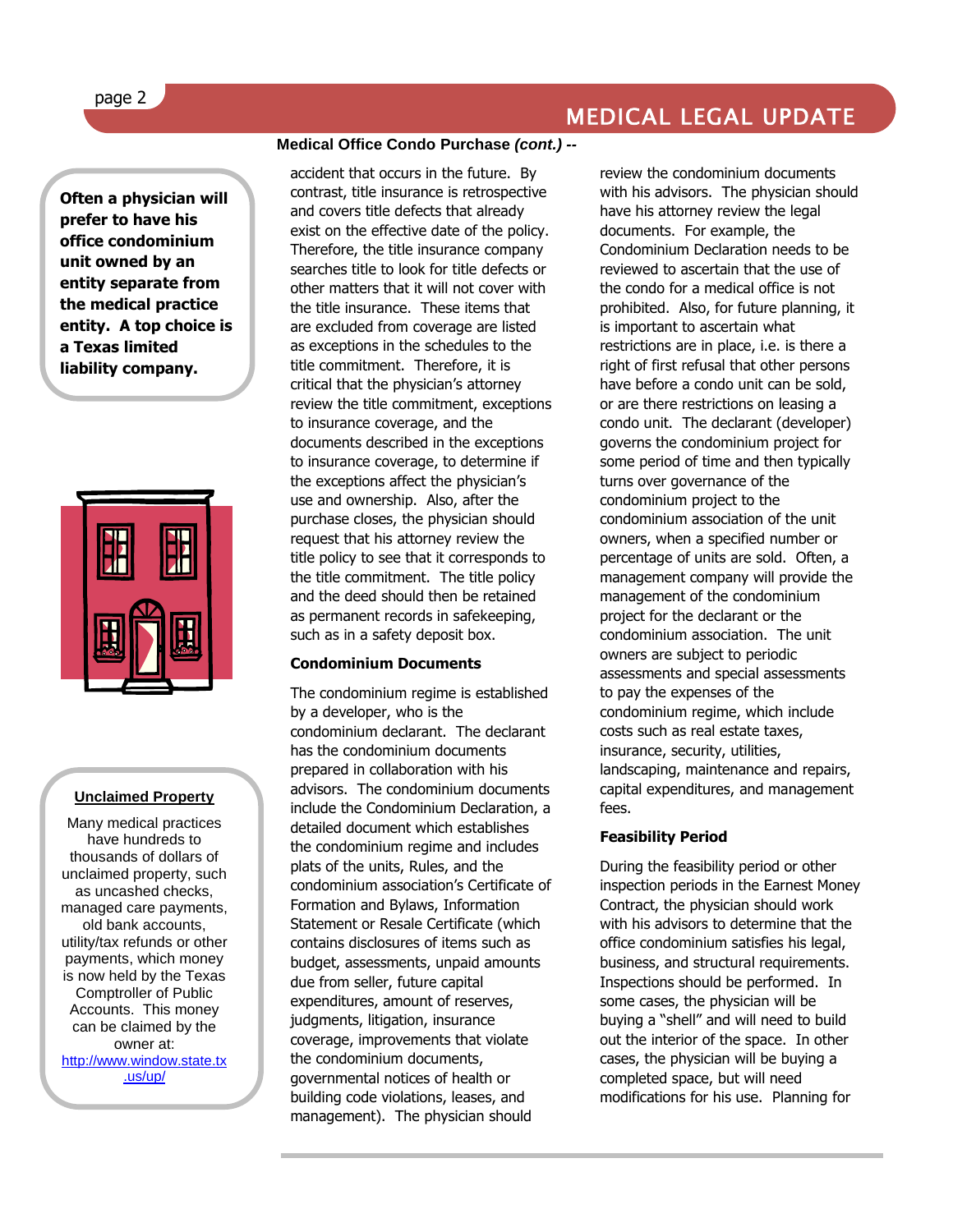# MEDICAL LEGAL UPDATE

necessary utilities, including electric, water, sewer, telephone, gas, and cable to the condo unit, is critical and should be evaluated with engineers/construction advisors. For example, if sewage capacity is not adequate to the main line, expensive work and delays will occur. Parking adequacy is important. The occupancy mix and parking rules will impact parking. For example, allergy clinics and call centers are high parking users. Also, sign rules should be reviewed.

#### **Ownership of Condo Unit**

Often a physician will prefer to have his condo unit owned by an entity separate from the medical practice entity. A top choice is a Texas limited liability company. By using a separate entity such as an LLC, the physician has the flexibility to have non-physicians own all or part of the separate entity. This allows family members, such as a spouse, or others to be coowners of the LLC, which owns the condo unit. Also, flexibility is built-in, i.e. if the medical practice will be sold in the future, the medical practice can be sold separately from the office condo and then the office condo can be leased to the medical practice buyer. Similarly, if an associate is buying a part of the medical practice entity, the office condominium can be kept separate, thereby making the buy-in by the associate more affordable. The physician's attorney should form the separate entity for ownership. It is advisable to plan for this option in writing in the Earnest Money Contract and with others, i.e. the title company and lender. The separate entity needs to be formed before closing, and preferably before the contract. When a separate entity is used for ownership, that entity leases the office condo to the medical practice entity.

#### **Financing**

Most purchases will be financed by a lender. Therefore, it is important for the physician to obtain financing to fund his purchase of and improvements to the office condo, as well as working capital, if needed. The physician needs to have funds to pay the down payment, closing costs, prorated expenses, and advisor fees, not funded by the lender.

#### **Closing Documents; Closing**

The physician should have his attorney and other advisors review the closing documents. The closing documents should comply with the requirements of the Earnest Money Contract, the title company, and the lender. The deed is the legal document that transfers title to the condo unit and should be reviewed by the

physician's attorney. The closing documents also include the settlement statement, which sets forth the financial terms of the purchase, the tax statement, the lender's documents, the condominium association's documents, and the title company's documents. These closing documents should also be reviewed by the physician's attorney, in advance of the closing. Written confirmation of insurance being in place needs to be provided by the physician's insurance agent prior to closing. The signing of the closing documents occurs at the title company or a closing attorney's office. The physician may want to have his attorney and real estate broker with him at the closing to advise him.

#### **Conclusion**

The purchase of an office condo is a significant investment with complex steps. Careful planning and collaboration with the attorney and advisors facilitates a smooth transition for the physician to be an owner and obtain the security of being his own "landlord". ■

**Jeanine Lehman** is an Austin, TX attorney who practices medical, health, real estate, and business law.

#### **Speaking Requests**

For **Jeanine Lehman** and her colleagues to speak to professional and business groups on legal and practice management topics, please contact Jeanine Lehman at (512) 918-3435.

#### **HIPAA Practice Tips:**

A great resource for HIPAA information is the U.S. Department of Health and Human Services (HHS) FAQ's. The FAQ's are searchable by key word. <http://www.hhs.gov/ocr/privacy/hipaa/faq/index.html>

HHS has published a new HIPAA Sample Business Associate Agreement (BAA) to include HIPAA HITECH breach notification provisions. Now is the time to revise BAA's with legal advice from the covered entity's attorney. [http://www.hhs.gov/ocr/privacy/hipaa/understanding/cov](http://www.hhs.gov/ocr/privacy/hipaa/understanding/coveredentities/contractprov.html) [eredentities/contractprov.html](http://www.hhs.gov/ocr/privacy/hipaa/understanding/coveredentities/contractprov.html)

The information in this newsletter is not a substitute for legal advice. The information is general in nature and should not be relied upon as legal advice generally, nor is it applicable to any particular situation. For legal advice in a particular situation, the reader is advised to retain an attorney. For reprints, call (512) 918-3435 or emai[l jeanine@jeanine.com.](mailto:jeanine@jeanine.com) © 2013 Jeanine Lehman.